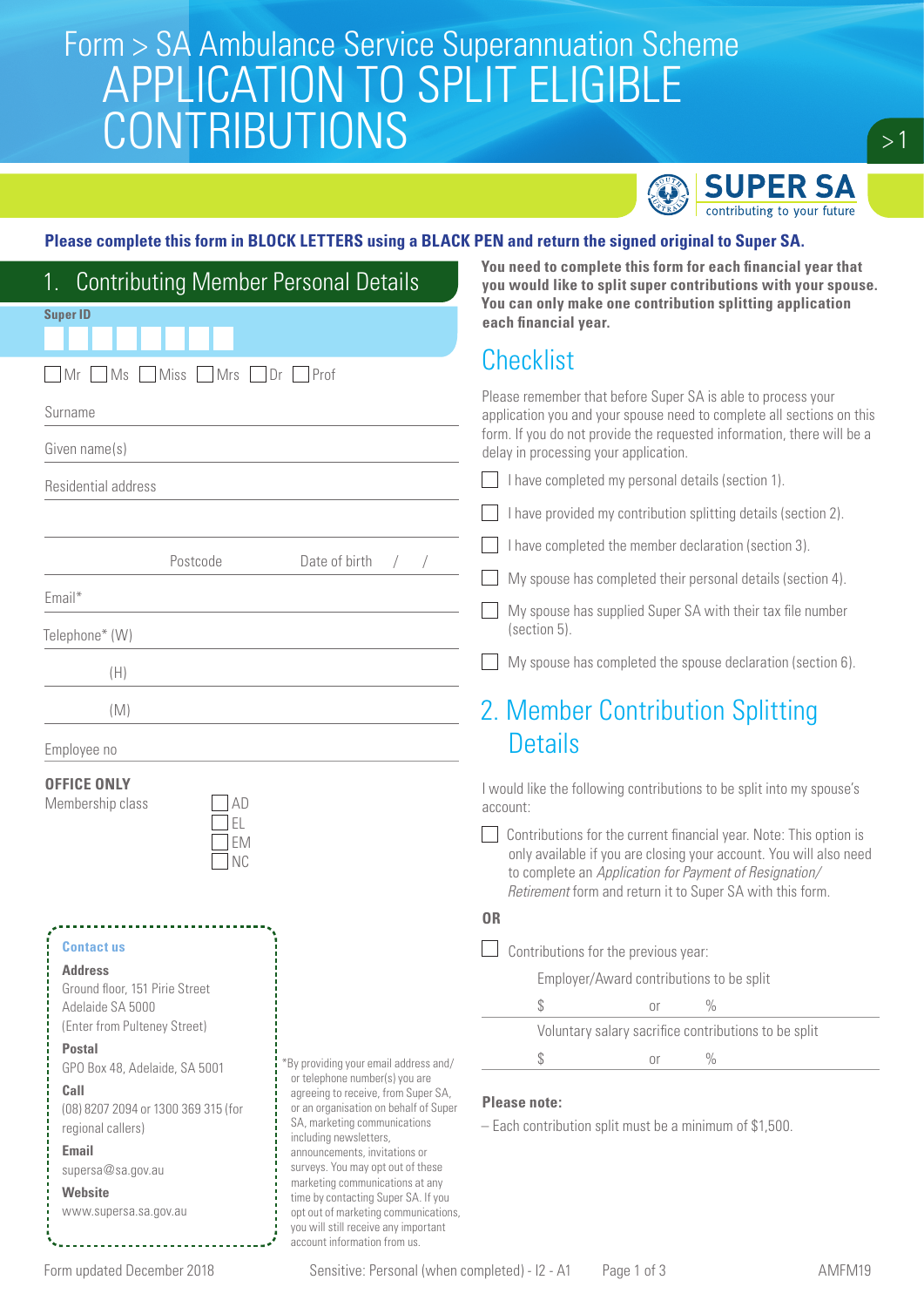# Form > SA Ambulance Service Superannuation Scheme<br>COLO ATION TO CDI IT ELICIDI E APPLICATION TO SPLIT ELIGIBLE **CONTRIBUTIONS**



### **Please complete this form in BLOCK LETTERS using a BLACK PEN and return the signed original to Super SA.**

### 3. Member Declaration

- I declare that the information provided on this form is true and correct.
- I declare that I am currently employed in the SA Ambulance Service.
- I understand that the amount specified in section 2 of this contribution splitting application will be transferred from my SA Ambulance Service Superannuation Scheme account into my spouse's account and that this cannot be reversed.

Signature Date

## 4. Receiving Spouse Personal Details

| Mr Ms Miss Mrs Dr Prof                                                                                                                                                                                                                                                                                                                                                                                                       |            |               |                                   |  |
|------------------------------------------------------------------------------------------------------------------------------------------------------------------------------------------------------------------------------------------------------------------------------------------------------------------------------------------------------------------------------------------------------------------------------|------------|---------------|-----------------------------------|--|
| Surname                                                                                                                                                                                                                                                                                                                                                                                                                      |            |               |                                   |  |
| Given name(s)                                                                                                                                                                                                                                                                                                                                                                                                                |            |               |                                   |  |
| Address                                                                                                                                                                                                                                                                                                                                                                                                                      |            |               |                                   |  |
|                                                                                                                                                                                                                                                                                                                                                                                                                              |            |               |                                   |  |
|                                                                                                                                                                                                                                                                                                                                                                                                                              |            |               |                                   |  |
| Postcode                                                                                                                                                                                                                                                                                                                                                                                                                     |            | Date of birth | $\sqrt{2}$                        |  |
| Email                                                                                                                                                                                                                                                                                                                                                                                                                        |            |               |                                   |  |
| Telephone (W)                                                                                                                                                                                                                                                                                                                                                                                                                |            |               |                                   |  |
| (H)                                                                                                                                                                                                                                                                                                                                                                                                                          |            |               |                                   |  |
| (M)                                                                                                                                                                                                                                                                                                                                                                                                                          |            |               |                                   |  |
| Do you have an existing active or preserved account in the<br>SA Ambulance Service Superannuation Scheme?                                                                                                                                                                                                                                                                                                                    | $\Box$ Yes |               | No Super ID:                      |  |
| Do you have an existing Spouse Account?<br><b>Yes</b>                                                                                                                                                                                                                                                                                                                                                                        |            |               | No Super ID: Cambridge Management |  |
| $\mathbf{R} = \mathbf{R} = \mathbf{R} = \mathbf{R} = \mathbf{R} = \mathbf{R} = \mathbf{R} = \mathbf{R} = \mathbf{R} = \mathbf{R} = \mathbf{R} = \mathbf{R} = \mathbf{R} = \mathbf{R} = \mathbf{R} = \mathbf{R} = \mathbf{R} = \mathbf{R} = \mathbf{R} = \mathbf{R} = \mathbf{R} = \mathbf{R} = \mathbf{R} = \mathbf{R} = \mathbf{R} = \mathbf{R} = \mathbf{R} = \mathbf{R} = \mathbf{R} = \mathbf{R} = \mathbf{R} = \mathbf$ |            |               |                                   |  |

If you have answered no to both of these questions, a Spouse Account will be set up in your name using the information provided above.